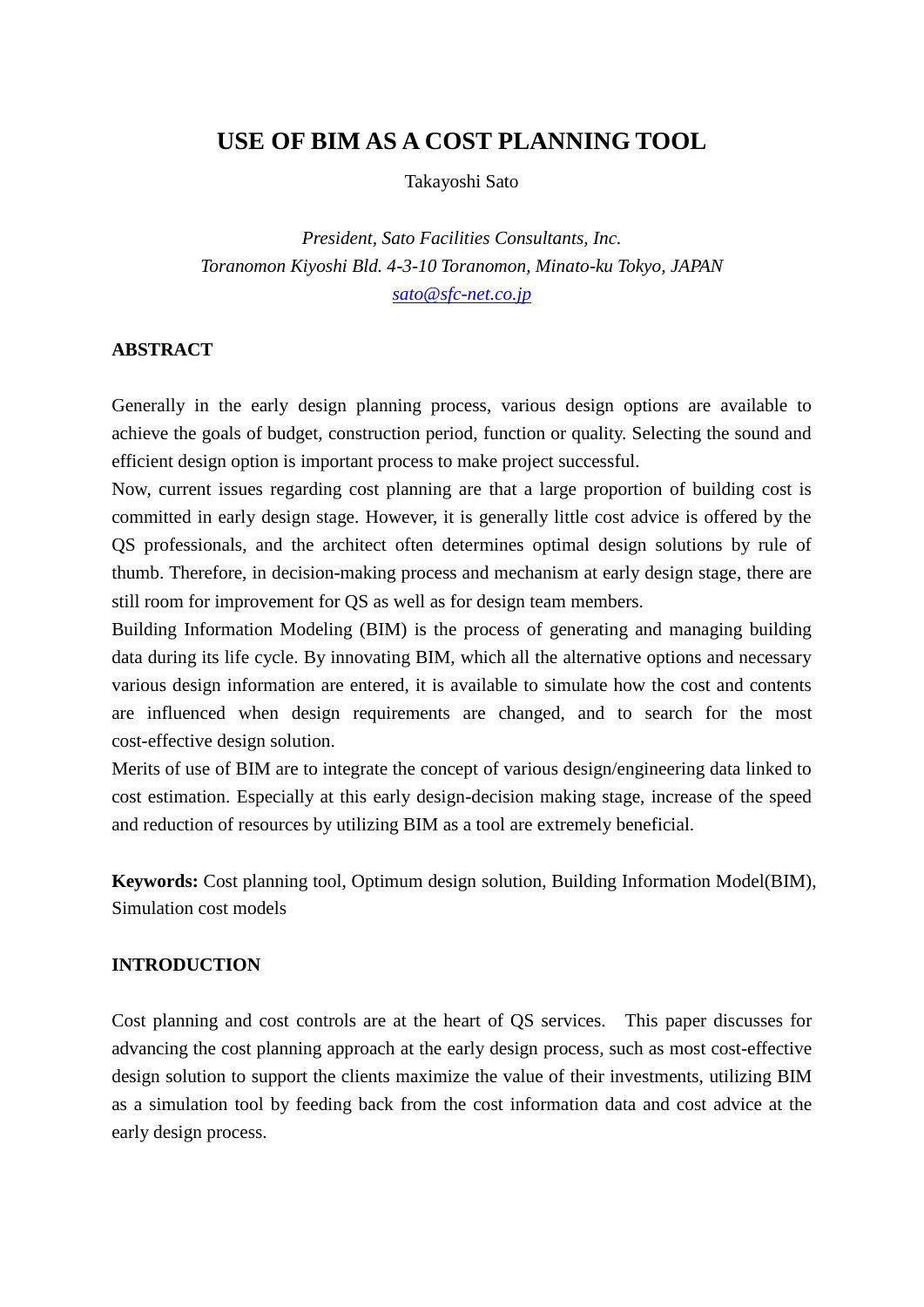# **COST PLANNING ROLE**

Bathurst and Bulter (1977) define cost planning as "the term used to describe any system of bringing cost advice to bear upon the design process". Thus *cost planning* is used as the generic terms to cover the various techniques which have been derived for:-

- 1) The prediction of tender value.
- 2) The cost control of the design such that the anticipated tender value does not exceed the budget figure.
- 3) The comparative costing of differing solutions for components or elements of construction.
- 4) The prediction of the total life cycle cost of a building, its subsystems, components and/or parts over its productive lifetime.

Therefore, the term of cost planning is summarized as follows:-

- (1) Cost estimation: To predict the total cost which the client will have to pay for the building.
- (2) Provide optimum design solution: To allow the selection, from a range of possible design alternatives at early design stage, of the optimum design according to some predefined criterion of economic performance.

Various cost estimation methods are currently available which allow the prediction tender value within known limits and considerable work is being undertaken to make this process more accurate.

There are also specific methodologies for the application of optimum design solution and the process of becoming aware of a suitable data base for, even though it is only at an early design stage.

## **THE DESIGN PROCESS AND COST ADVISE**

The building design process is a complex interaction of skill, judgment, knowledge, information and time which has its objective to satisfy the client's demands for building. Design process relates to the following three operations:-

- a) The identification of *design parameters* which are understood to be the factual limitations upon the building such as the shape of the site, the location, building regulations and the like. These constraints are usually fixed and treated as the non-negotiable constraints.
- b) The identification of *dependent variables* which are those factors described in the brief and are defined in terms of a performance specification. These factors include the required space, number of accommodations, environment, quality and cost.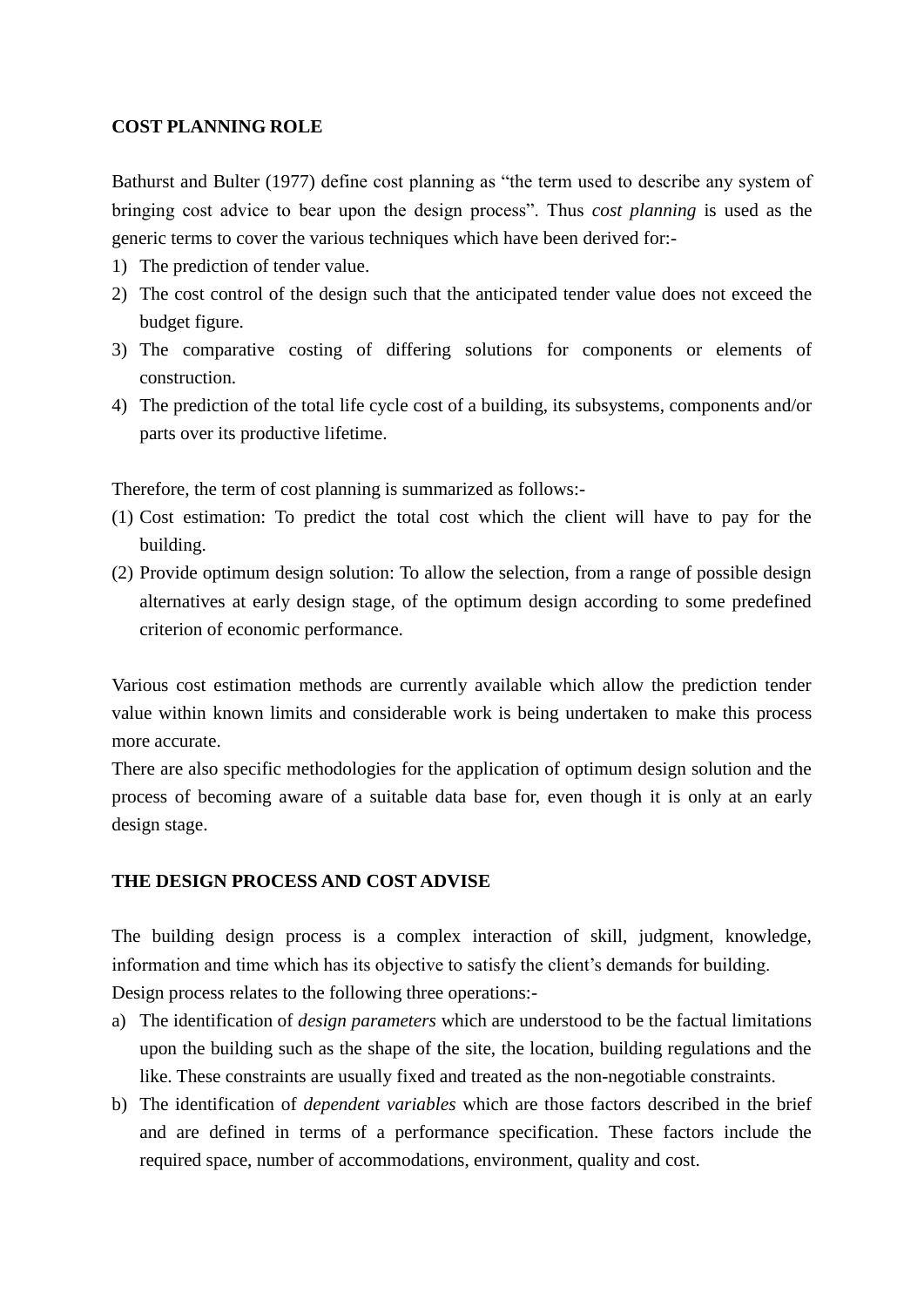These can be compromised more easily. Even here some may be inflexible due to a specific demand which takes precedence over all other needs.

c) The identification of *independent variables* which are not specifically specified but are to be considered in the design, i.e. future energy costs, future requirements for maintenances, future styles of workplace configuration etc.

The design process can be defined as *The management of constraints*. The first step in the design process is the identification, classification and selection of the above constraints. The process of design then proceeds from here by manipulating design variables so as to satisfy the non-negotiable constraints (design parameters) and optimizing those which are negotiable. It is possible for a set of non-negotiable constraints to be in conflict resulting in a design with no solution; in this case the non-negotiable constraints must be revised. For example, take the design of a floor slab. A floor slab must support a certain weight to use, and this is a non-negotiable constraint. The choice of materials and the aesthetic qualities of the building might be negotiable.

# **Cost advise at the early design process**

The role of QS as a cost planner is to provide information with regards to initial and future costs so that the design team can make decisions knowing the cost implications of those decisions.

Once a design team has a set of requirements and a cost target established, they will start exploring alternatives as part of the design process. In the absence of other information, they will tend to evaluate a building concept primarily based on its performance merits and, at best, secondarily consider a subjective estimate of the relative costs of the design alternatives. Ad-hoc cost studies or trade studies may be prepared for significant issues, but tools to regularly support this process are lacking. Tools and information need to be provided to a design development team so that they can more proactively and objectively consider the cost implications of various design approaches on a regular basis. A building cost model or life cycle cost model provides an objective basis for evaluating design alternatives from a very early stage in the development cycle.

## **Use of Cost Model for evaluating design alternatives**

As the design team proceeds through the design process, the cost model is used to project and accumulate project costs to use as a factor in evaluating design alternatives and to refine the design to meet cost targets. If it is determined after extensive evaluation that the client's requirements cannot be achieved at the target cost, the requirements and targets will need to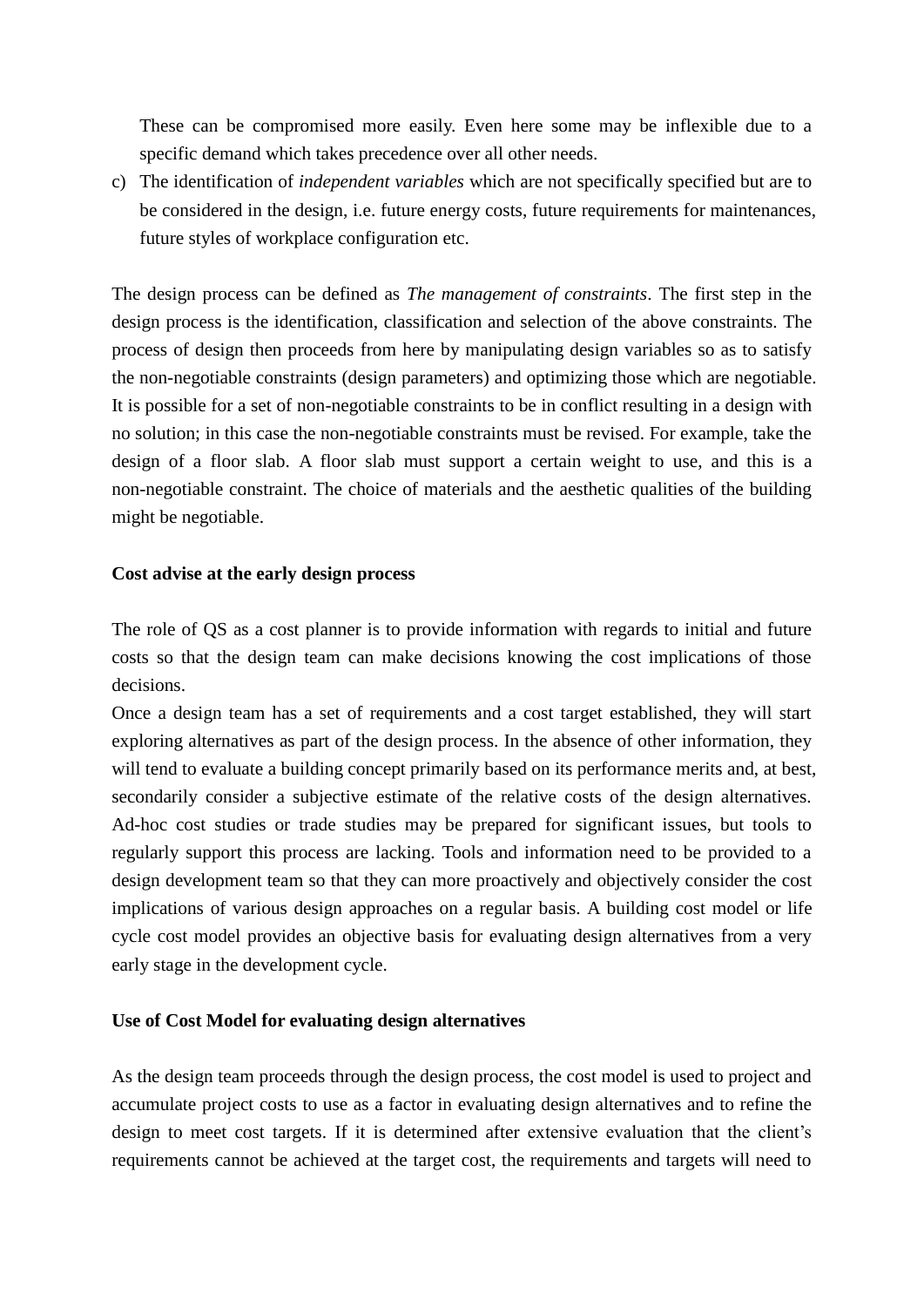be re-evaluated and modified.

# **COST PLANNING PROCESS**

#### **Current practice**

QS should be involved in projects from the outset and provides above cost planning advice directly to clients and designers in a manner which matches the client"s needs for cost advice on initial and life cycle .

However, in practice, the designer often determines optimal design solutions from a database of intuition, experience and by "rule of thumb". Therefore, design decision-making process and mechanism at early design stage are still room for improvement for QS as well as for design team members.

Besides, currently the Client"s requirements are getting more diversified, complicated and specialized and this would be even more time and manpower resources required to get a sound optimum design solution at this process.

#### **The direction of cost planning**

As architecture is concerned with the creation of space. A good building design will capture and articulate space to satisfy both quantitatively and qualitatively the demands of the processes to be accommodated. The total number of design decisions which must be taken is enormous. They vary, for example, from the choice of structural frame type to building shapes, from the number of storey to the type of specification grade level.

#### *Selecting a comparable design*

The variety of exhaustive study for design is limited due to the constraint of resources and time. But it can be overcome by utilizing BIM simulation model. A prerequisite for BIM retrieval will be well defined set of attributes (cost, size, specification, etc.,) and criteria.

How much can the selected attributes and criteria be able to select the performance of the comparable design in relation to the desired performance of the proposed design?

To achieve the optimum performance for the investment in the building, value engineering provides a means for assessing the performance versus cost of each design element and building component. In the early design phase, when value engineering properly applied then it considers alternative design solutions to optimize the expected cost/worth ratio of projects at completion. Therefore, value engineering can be used as an effective tool for a creative, organized approach aiming at optimizing cost performance of a building design and it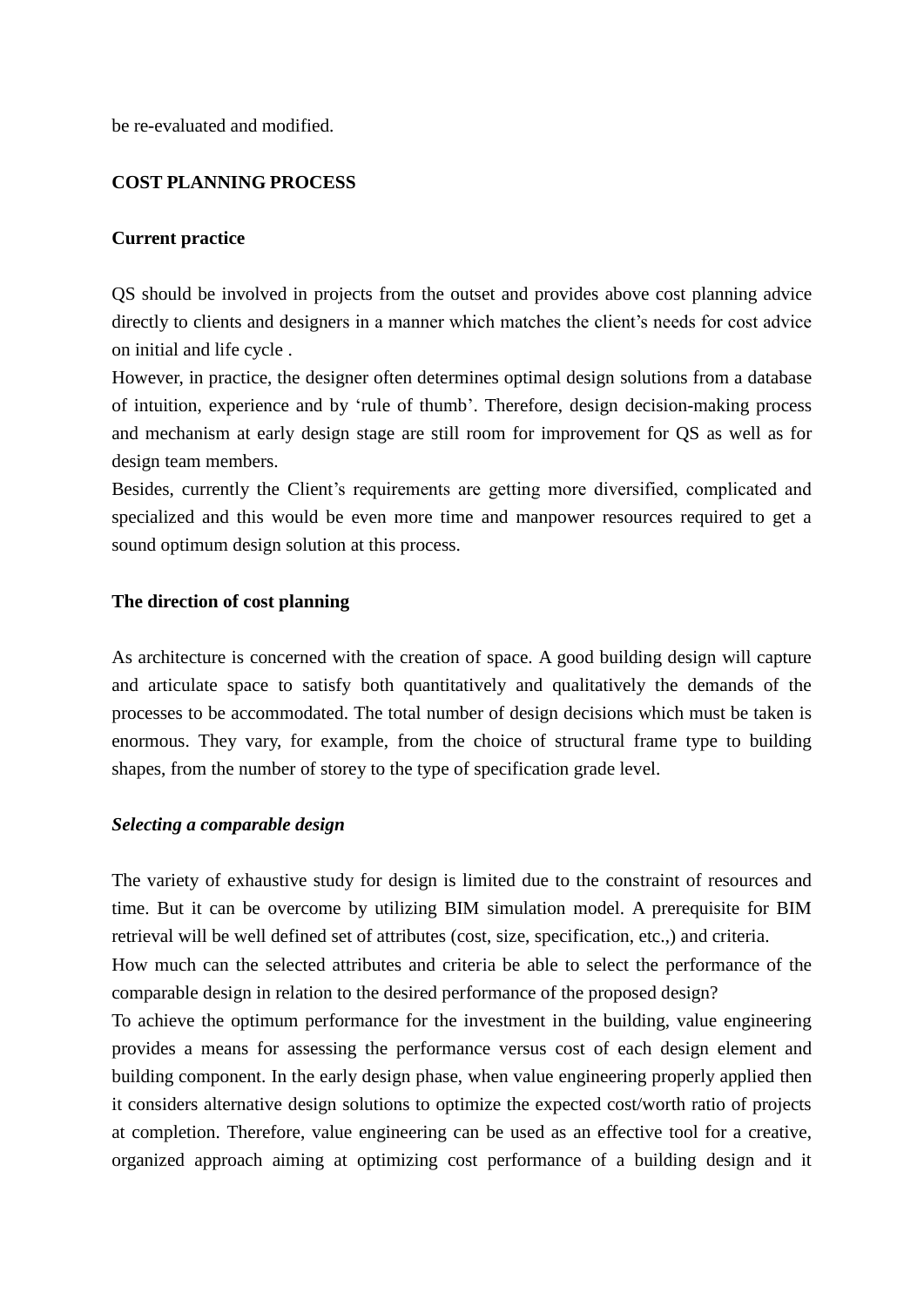achieves saving or enhances building value to meet its required function.

# *Adjustment for quality and quantity*

This adjustment to obtain the cost of an element in the proposed design is a linear model. That is to say, it assumes that cost is linearly related to size and quality at an early design stage. There is, unfortunately, little evidence to support the use of this model. This problem can be overcome if there is an adequate information base to develop reliable BIM simulation models for these adjustments.

As BIM is a powerful costing tool to take off quantities for fast and accurate estimate even if it is at very early design stage, and cost data can be associated with each element resulting in a detailed cost schedule. This *cost attributing* is parametric and dynamic so that any change to the model will result in a change to the project cost estimate.

# **MERITS OF BIM SIMULATION MODEL**

In the past, using traditional approaches, it would be very time consuming to measure and cost design change proposals.

BIM is the process of generating and managing building data during its life cycle. By innovating BIM, which all the alternative options and necessary various design information are entered, it is available to simulate how the cost and contents are influenced when design requirements are changed, and to search for the most cost-effective design solution.

Merits of use of BIM are to integrate the concept of various design/engineering data linked to cost estimation. Especially at this early design-decision stage, increase of the speed and reduction of resources by utilizing BIM as a tool are extremely beneficial.

The followings are the specific examples:-

- 1) At early design stage, design data from BIM will provide you with all measurements and cost information which link to building components. These will show the budgetary construction cost electronically. That makes the cost planning services more efficiently.
- 2) When design change proposal arises and design data at BIM altered these information automatically transferred to the cost plan generated by BIM. It will be the dynamic real-time cost analysis that is very powerful tool and provides enormous assistance for designers and clients ensuring they are on the right way to *Design to Cost*.
- 3) The benefit utilizing BIM is not limited to the initial cost estimation. Its potentials are expandable to the life-cycle-cost and life-cycle- $CO<sub>2</sub>$ . In this domain, accumulations of data have to be reinforced from now on.